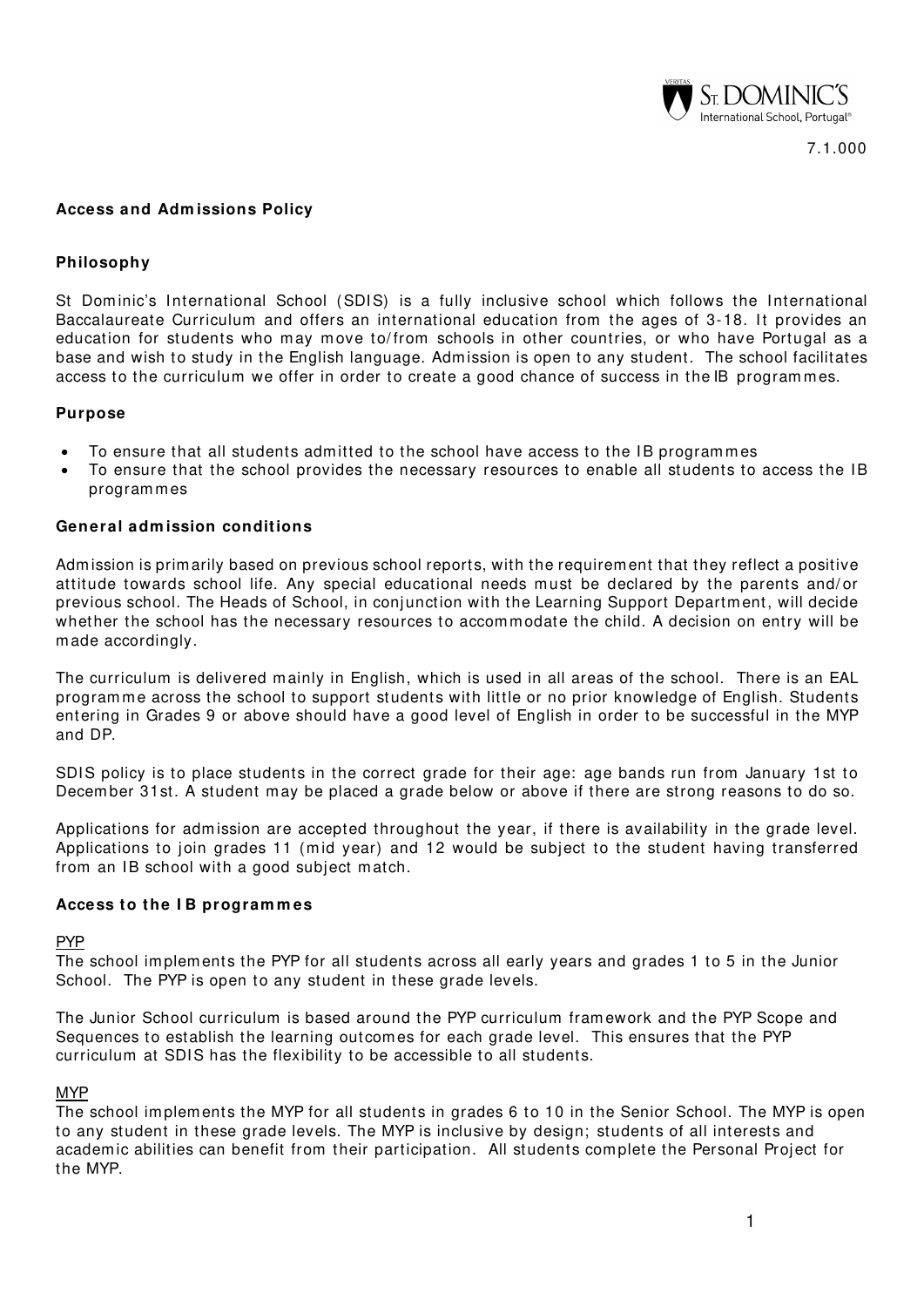

7.1.000

Unit planners are reviewed regularly and, if necessary updated, based on departmental reflections, student interest, analysis of e-assessm ent results and MYP curriculum updates.

### DP

The school implements the DP for all students in grades 11 and 12 in the Senior School. The DP is open to any student in these grade levels.

All students are given the opportunity to start the full IB Diploma Programme at the start of Grade 11. Continued participation in the full DP is based on academic performance, maturity, motivation and attitude to work. If the school feels that it is in the best interests of students to move to DP courses, then the school m akes this recom m endation to students and their families.

Students are given guidance during Grade 10 to help them to choose the correct DP subject options based on their ability and interests.

Where a student has specific needs, which the school does not have the resources to support, but it is felt that the child has the capacity, with dedicated support, to access the curriculum we offer, the school will ask the parents to provide this support. An offer of a place will be contingent upon this support being provided, and continued as long as the school deems necessary.

# EAL

At St. Dominic's, we welcome students from around the world and our students come to us with diverse cultural identities and language skills. After assessing each student's individual language needs, we design a programme that best helps each one achieve academic success. This may include in-class support or differentiated lessons in the EAL classroom.

The four skills of reading, writing, listening and speaking are not separate but inter-related, so our approach to teaching language is holistic.

To ensure effective learning, EAL teachers work alongside class teachers to plan, teach and assess students' understanding of our curriculum.

# Learning Support

At St. Dom inic's we believe every student is entitled to have the opportunity to dem onstrate their knowledge and level of attainment no matter what personal or social barriers they m ay experience. When a student is identified as having an educational need, he/she is assessed by the Learning Support Department to better help design and allocate support and therefore remove learning barriers. This support can include in- class accommodations and individual or group support.

The Learning Support Department works closely with teaching staff providing them with the specific tools to help and address every student's specific needs (educational, emotional, behavioral) during class, assessm ents or assignm ents.

# Progression between programmes (PYP/MYP/DP)

Progression from PYP to MYP is autom atic, except in situations where the parents have been advised prior to the end of term 1 (December) of grade 5 that progression may be in question. In such cases, the school will work with the family to help them find suitable solutions for their child's future schooling.

Progression from MYP to DP requires com pletion of the MYP. Those students who do not achieve the MYP certificate are allowed to start the full DP but with certain conditions with regards to academic performance and attitude to work. Students who do not m eet these conditions will be required to move to DP courses or, in extreme cases, repeat a grade level.

Progression between grades within a programme